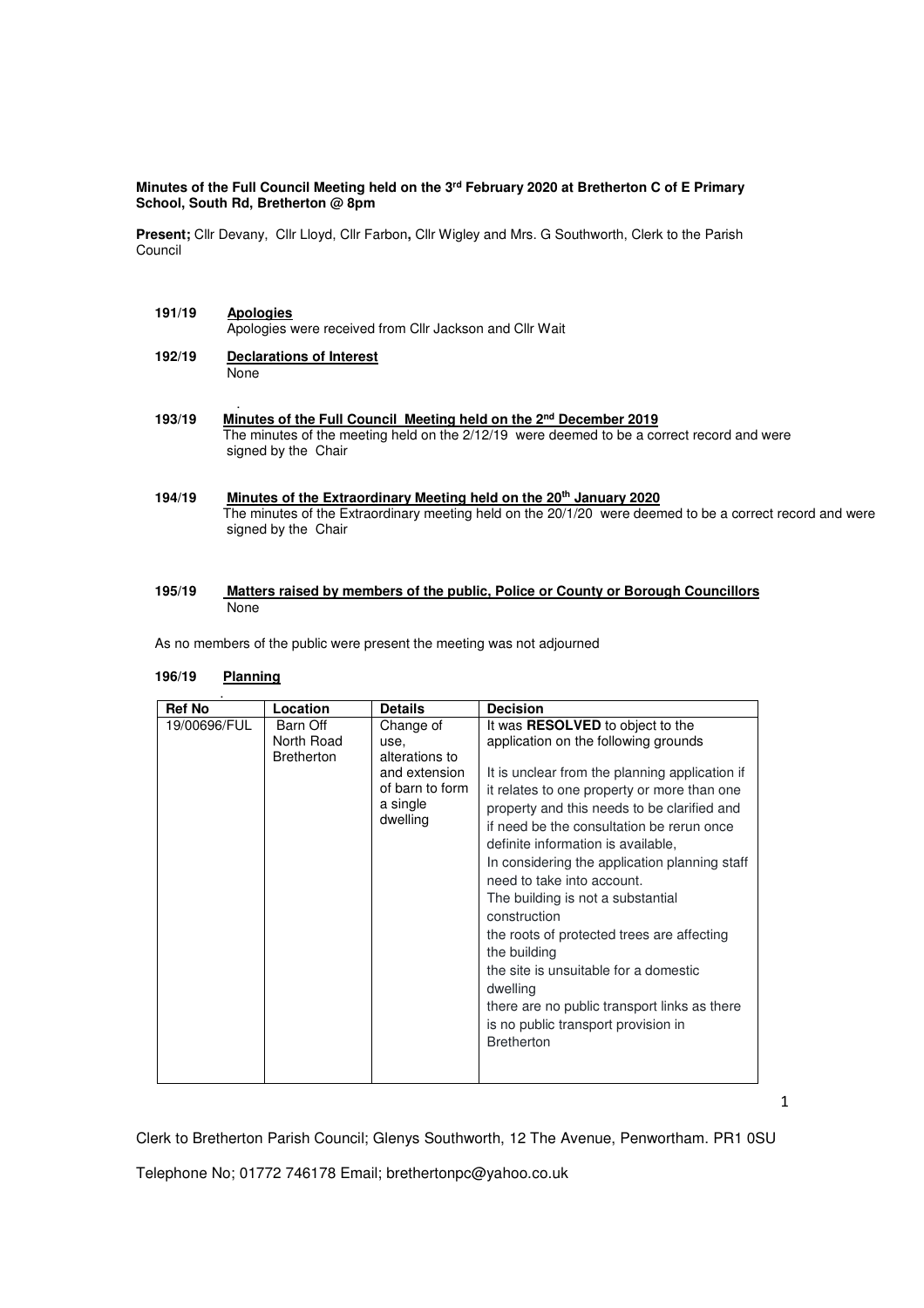## **197/19 Finance**

#### **Payment**

It was RESOLVED to pay the following invoices. The invoices having been inspected/authorized by Cllr Farbon and Cllr Lloyd

| <b>Cheque</b><br>No. | Recipient                      | <b>Description</b>                      | Amount<br>£ |
|----------------------|--------------------------------|-----------------------------------------|-------------|
| 1647                 | Glenys Southworth              | Dec/Jan Salary                          | 359-50      |
| 1648                 | Glenys Southworth              | Dec/Jan Expenses                        | 162.04      |
| 1649                 | Wignalls Landscapes            | Grounds Maintenance work in Jan         | 355-13      |
| 1650                 | <b>DCM Projects Ltd</b>        | Work on Play Area; Remaining<br>payment | 640-00      |
| 1651                 | <b>Play Inspection Company</b> | Annual Play Area Inspection             | $81 - 00$   |
| 1652                 | Gavin Hughes                   | <b>Production of Leaflets</b>           | $35-00$     |

## **197./02/19 Monitoring Statement**

 It was **RESOLVED** that the monitoring statement for the period to the 31/1/20 be approved and the Chair signed the statement on behalf of the Parish Council

#### **198/19 Highway Issues**

It was **RESOLVED** to note The running list of accidents and Updating information.

- **199/19 Consultation on Council Tax Support Scheme.** It was **RESOLVED** to respond to the Consultation
- **200/19 Precept 2020-2021**  It was **RESOLVED** to agree the Precept as £13258
- **201/19 Dates for the 2020/2021 Parish Council Meetings** It was **RESOLVED** to agree the dates for the 2020/2021 meetings
- **202/19 Website**

It was **RESOLVED** to note the current position

**203/19 Defibrillator** 

It was **RESOLVED** to obtain further information

#### **204/19 Decisions taken by the Chair and Vice Chair** It was **RESOLVED** to note the decisions

 Responding to the Consultation on the Central Lancs Memorandum of Understanding. Request for information on the repairs to the Recreation Ground Road Payment of 3 invoices;

DCM Projects Ltd. Part Payment of £500 Cheque No 1642

 Information Commissioner; Data Protection Registration £40 Cheque No 1643 Wignalls Landscapes Work carried out in December £355-13Cheque No 1644 The holding of an Extraordinary Meeting to consider the Consultation on the Local Plan Attendance by Vice Chair at the LCC Annual Conference on the 8/2/20 Creation and distribution of a leaflet in relation to the Chorley Local Plan

Clerk to Bretherton Parish Council; Glenys Southworth, 12 The Avenue, Penwortham. PR1 0SU

Telephone No; 01772 746178 Email; brethertonpc@yahoo.co.uk